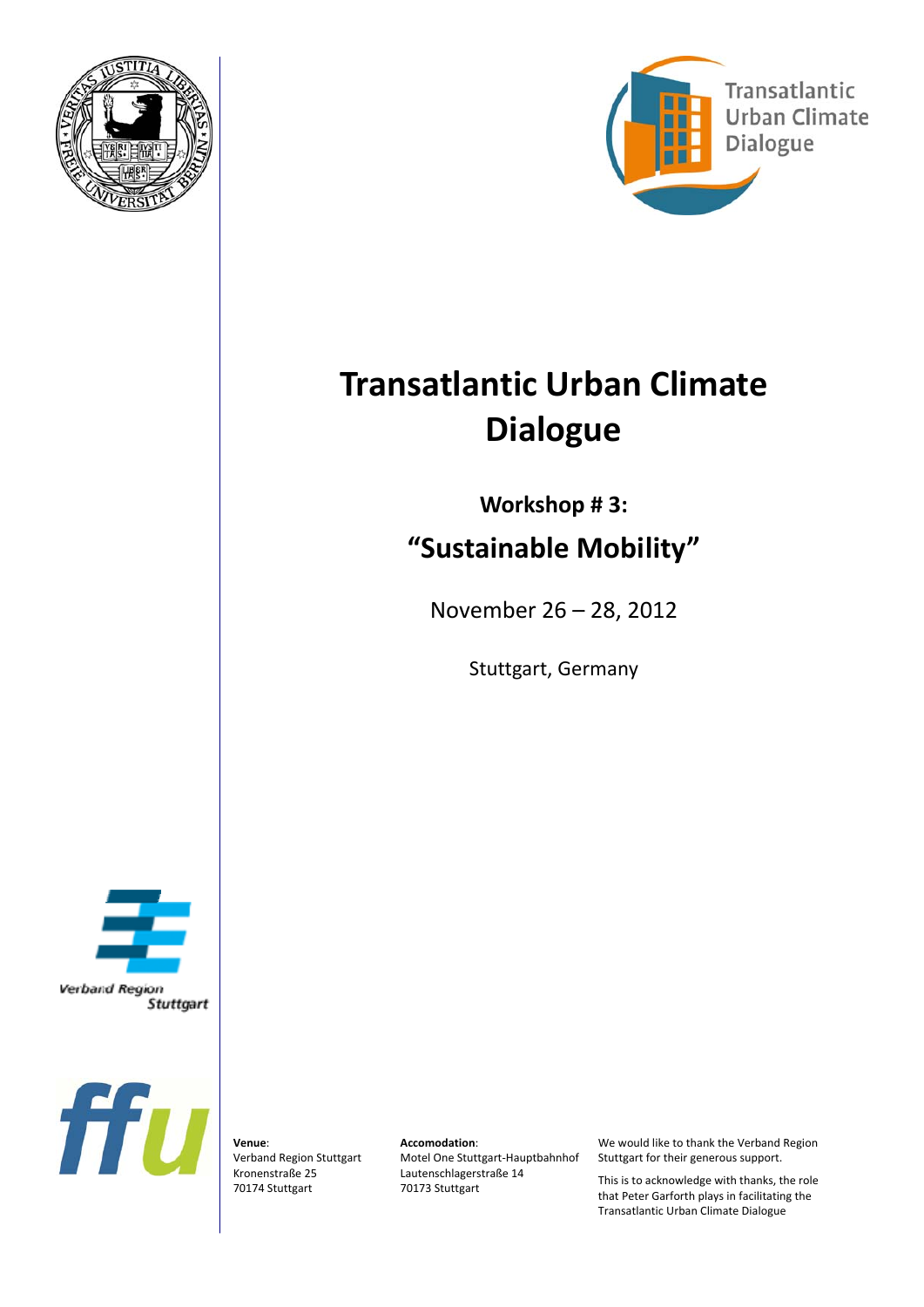### **Sunday, November 25th, 2012 – Arrival Day**

| Venue: | Motel One Stuttgart-Hauptbahnhof, Lautenschlagerstrasse 14, 70173 Stuttgart                                                                                                                                                                                                                                                                                                                                                                                                                                                                      |
|--------|--------------------------------------------------------------------------------------------------------------------------------------------------------------------------------------------------------------------------------------------------------------------------------------------------------------------------------------------------------------------------------------------------------------------------------------------------------------------------------------------------------------------------------------------------|
| 18.30  | Non-hosted Dinner at Brauhaus, Bolzstrasse 10, Stuttgart (5 Minutes Walk)                                                                                                                                                                                                                                                                                                                                                                                                                                                                        |
| 20:30  | Return to Hotel                                                                                                                                                                                                                                                                                                                                                                                                                                                                                                                                  |
|        | Monday, November 26 <sup>th</sup> , 2012 <sup>*</sup>                                                                                                                                                                                                                                                                                                                                                                                                                                                                                            |
| 08:58  | Ride from Hotel with S-Bahn S 5 to Bietigheim-Bissingen                                                                                                                                                                                                                                                                                                                                                                                                                                                                                          |
| 09:25  | Transfer by Bus from Bietigheim-Bissingen Station<br>Welcome Remarks by Thomas Kiwitt, Managing Director VRS<br>Followed by Short Walking Tour to the City Hall - Guide: Mrs. Hochhuth                                                                                                                                                                                                                                                                                                                                                           |
| 09:55  | City Hall Bietigheim-Bissingen (Marktplatz 8, Bietigheim-Bissingen)<br>Welcome Remarks by Jürgen Kessing, Lord Mayor of Bietigheim-Bissingen                                                                                                                                                                                                                                                                                                                                                                                                     |
| 10:05  | Pedelec Loan and Parking Lot, City of Bietigheim-Bissingen<br>Joachim Kölz, Mayor of Bietigheim-Bissingen<br>Rainer Gessler, Head of Nachhaltig Mobile Region Stuttgart,<br>Mark S. Walcher, Dornier Consulting                                                                                                                                                                                                                                                                                                                                  |
| 10:45  | Transfer by Bus to Ludwigsburg, Town Hall<br>(Wilhelmstrasse 11, Ludwigsburg - S-Bahn S 4/S 5)                                                                                                                                                                                                                                                                                                                                                                                                                                                   |
| 11:15  | <b>Electromobility, City of Ludwigsburg</b><br>Werner Spec, Lord Mayor of Ludwigsburg                                                                                                                                                                                                                                                                                                                                                                                                                                                            |
| 12:30  | Lunch at Ludwigsburg Town Hall                                                                                                                                                                                                                                                                                                                                                                                                                                                                                                                   |
| 13:15  | Return by Bus to Stuttgart                                                                                                                                                                                                                                                                                                                                                                                                                                                                                                                       |
| Venue: | Verband Region Stuttgart, Kronenstraße 25, 70174 Stuttgart                                                                                                                                                                                                                                                                                                                                                                                                                                                                                       |
| 14:00  | Welcome Remarks by Thomas Bopp, Chairman VRS<br><b>Exchange Session: Sustainable Public Transport and Individual Needs</b><br>Introduction: Miranda Schreurs, Environmental Policy Research Center,<br>Freie Universität Berlin<br>The New Mobility Card, Horst Stammler, Managing Director VVS<br>$\bullet$<br>Light Rail: "SSB Stuttgarter Straßenbahnen AG", Wolfgang Arnold,<br><b>Board Member SSB</b><br>Electromobility in North Rhine-Westphalia and Baden-Württemberg,<br>Ingo Olschewski, AutoCluster.NRW and Franz Loogen, e-mobil BW |
| 14:45  | Discussion facilitated by Peter Garforth, Garforth International                                                                                                                                                                                                                                                                                                                                                                                                                                                                                 |
|        |                                                                                                                                                                                                                                                                                                                                                                                                                                                                                                                                                  |

\* Dress Business Casual for Entire Day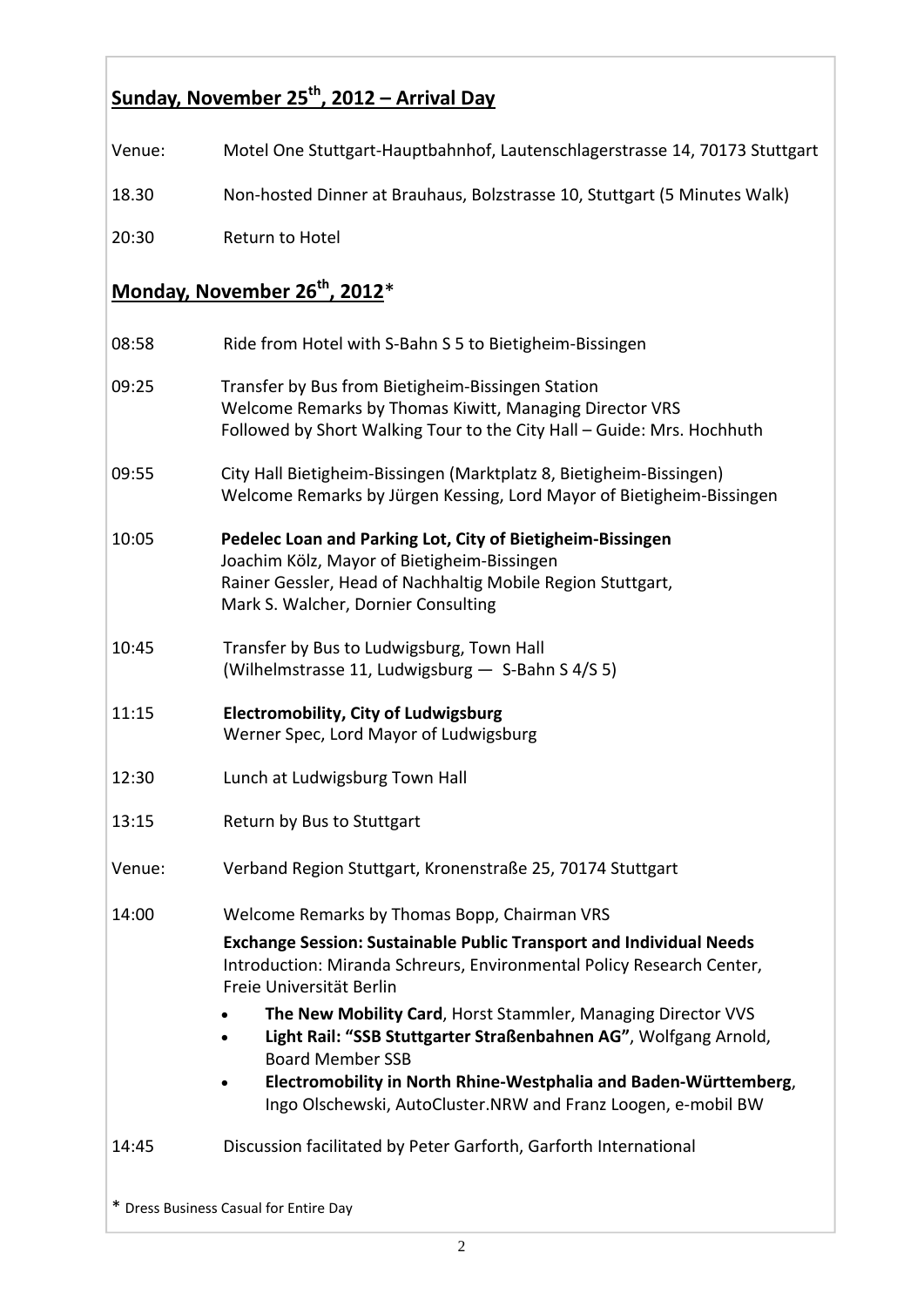| 15:15  | Coffee Break                                                                                                                                                                                                                                                                                                                                                                                                                                                                                                                                                                                        |
|--------|-----------------------------------------------------------------------------------------------------------------------------------------------------------------------------------------------------------------------------------------------------------------------------------------------------------------------------------------------------------------------------------------------------------------------------------------------------------------------------------------------------------------------------------------------------------------------------------------------------|
| 15:45  | <b>Continuation of Exchange Session</b><br>Sustainable Traffic Management in Stuttgart, Sebastian Althen,<br>Sales Manager for Traffic Management, Siemens AG<br>Intelligent/Smart Grid, Willi Schweinfort, EnBW                                                                                                                                                                                                                                                                                                                                                                                    |
| 16:15  | Discussion facilitated by Peter Garforth, Garforth International                                                                                                                                                                                                                                                                                                                                                                                                                                                                                                                                    |
| 16:30  | Summary of the Afternoon Sessions & Site-Visits in the Morning<br>Facilitation: Peter Garforth, Garforth International                                                                                                                                                                                                                                                                                                                                                                                                                                                                              |
| 17:00  | <b>Coffee Break</b>                                                                                                                                                                                                                                                                                                                                                                                                                                                                                                                                                                                 |
| 17:45  | Ride with S-Bahn S 6 to Stuttgart-Feuerbach                                                                                                                                                                                                                                                                                                                                                                                                                                                                                                                                                         |
| 18:00  | Bunker Feuerbach (Wiener Platz 3, Stuttgart)<br>Andrea Klöber, Vice Chairwoman VRS                                                                                                                                                                                                                                                                                                                                                                                                                                                                                                                  |
| 19:00  | Dinner at Restaurant "Wichtel" (Stuttgarter Strasse 23, Stuttgart)                                                                                                                                                                                                                                                                                                                                                                                                                                                                                                                                  |
| 21.45  | Return to Hotel with S-Bahn S 4                                                                                                                                                                                                                                                                                                                                                                                                                                                                                                                                                                     |
|        |                                                                                                                                                                                                                                                                                                                                                                                                                                                                                                                                                                                                     |
|        | Tuesday, 27 <sup>th</sup> November 2012 <sup>*</sup>                                                                                                                                                                                                                                                                                                                                                                                                                                                                                                                                                |
| Venue: | Verband Region Stuttgart, Kronenstrasse 25, Stuttgart                                                                                                                                                                                                                                                                                                                                                                                                                                                                                                                                               |
| 09:00  | <b>Exchange Session: Sustainability, Energy and Economic Development</b><br>Introduction: Miranda Schreurs, Environmental Policy Research Center,<br>Freie Universität Berlin                                                                                                                                                                                                                                                                                                                                                                                                                       |
|        | Development around the Stuttgart Airport, Georg Fundel,<br><b>Managing Director Stuttgart Airport</b><br>$\blacksquare$ $\blacksquare$ $\blacksquare$ $\blacksquare$ $\blacksquare$ $\blacksquare$ $\blacksquare$ $\blacksquare$ $\blacksquare$ $\blacksquare$ $\blacksquare$ $\blacksquare$ $\blacksquare$ $\blacksquare$ $\blacksquare$ $\blacksquare$ $\blacksquare$ $\blacksquare$ $\blacksquare$ $\blacksquare$ $\blacksquare$ $\blacksquare$ $\blacksquare$ $\blacksquare$ $\blacksquare$ $\blacksquare$ $\blacksquare$ $\blacksquare$ $\blacksquare$ $\blacksquare$ $\blacksquare$ $\blacks$ |

- **Stuttgart Region: The Nucleus of Cleantech Excellence**, Mathias Stickel, Stuttgart Region Economic Development Corporation
- **Contribution of (Conventional and Electric) Bicycles in Post‐Fossile Urban Traffic Strategies ‐ some Aspects**, Walter Vogt, Institute for Road and Transportation Science, Universität Stuttgart
- **Climate Factory Essen (Klima‐Werk‐Stadt – Essen)**, Irene Wiese‐von Ofen, Agenda 21 Forum Essen
- 10:00 Coffee Break
- 10:30 Discussion facilitated by Peter Garforth, Garforth International
- 12:15 Lunch

\* Dress Business Casual for Entire Day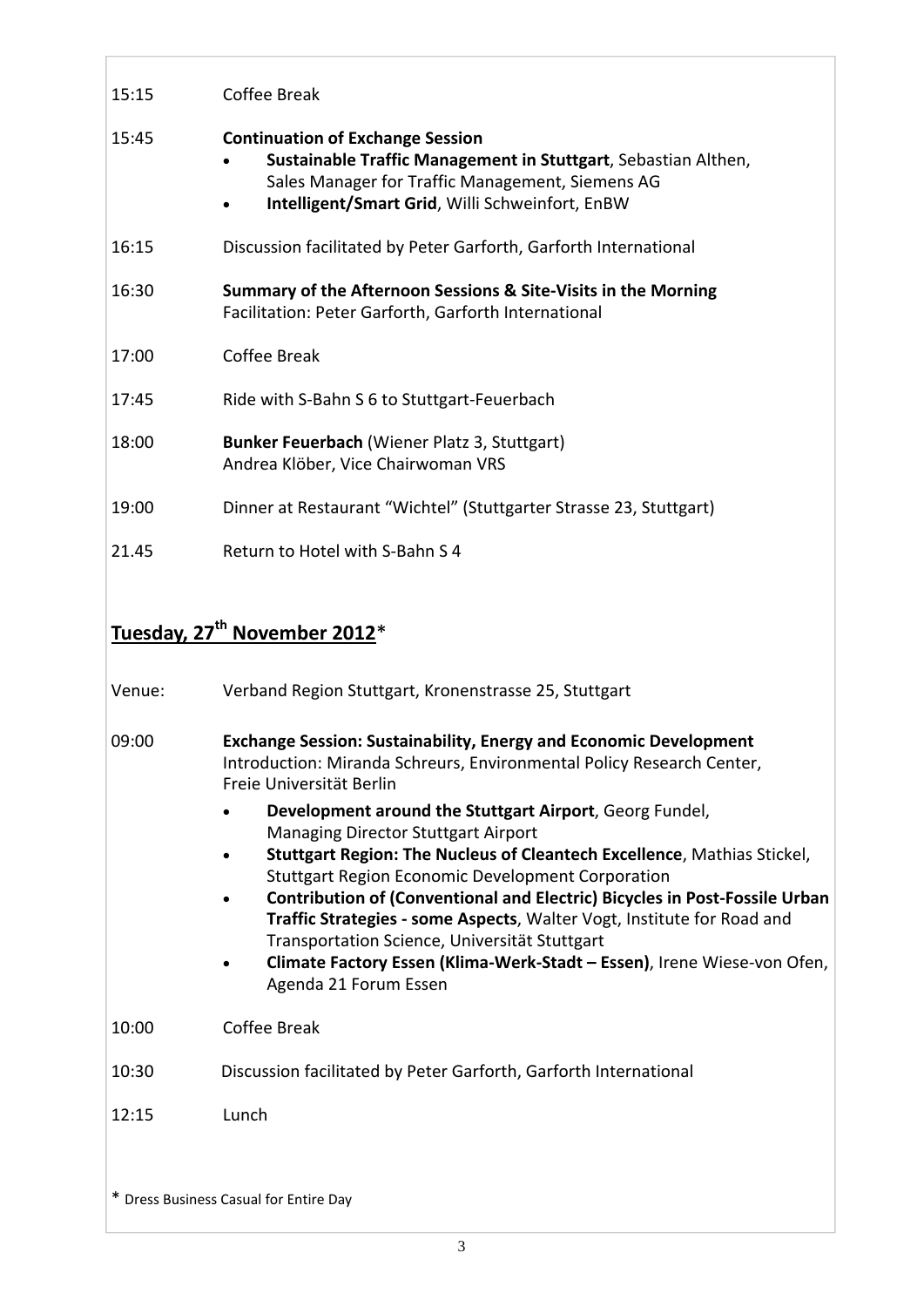| 13:00 | Bus Transfer to Waiblingen Town Hall<br>(Kurze Strasse 33, Waiblingen - S-Bahn S 2/S 3)                                                                                |
|-------|------------------------------------------------------------------------------------------------------------------------------------------------------------------------|
| 13:30 | <b>Welcome Remarks</b><br>Andreas Hesky, Lord Mayor, and Birgit Priebe, Mayoress                                                                                       |
| 13:45 | <b>Transport Development Planning:</b><br>City-Bus Waiblingen, Real-Time Information System on Connection Commuter<br>Train / Bus, Car sharing                         |
| 15:20 | Coffee Break and Transfer by Bus to Verband Region Stuttgart<br>(Kronenstrasse 25, Stuttgart)                                                                          |
| 16:00 | Sustainable Policy of the State of Baden-Württemberg<br>Franz Untersteller, Minister of the Environment, Climate Protection and the<br>Energy Sector Baden-Württemberg |
| 18:00 | <b>Buffet Dinner at VRS</b><br>Evening at free disposal                                                                                                                |

#### **Wednesday, 28th November 2012\***

Venue: Verband Region Stuttgart, Kronenstrasse 25, 70174 Stuttgart

**Sustainable Urban and Regional Transportation Systems: Financing and Planning**

This part of the workshop takes place in cooperation with AICGS – American Institute for Contemporary German Studies. The AICGS workshop part is supported by the Daimler‐Fonds im Stifterverband für die Deutsche Wissenschaft.

- 09:00 Opening Keynote (N.N.)
- 09:25 Welcome Remarks by Sean Connaughton, Virginia Secretary of Transportation
- 09:30 **Panel One: Transportation Planning for Sustainable Transport** Ralph Buehler, Virginia Tech Wolfgang Jung, Karlsruhe Institut für Technologie Facilitation: Mariia Zimmerman, Virginia Tech
- 10:30 Coffee Break
- 10:45 **Panel Two: Financing Aspects of Urban and Regional Transportation** Andrea Broaddus, University of California at Berkeley Max Grünig, Ecologic Institute Dominic Marcellino, Ecologic Institute
- 11:45 Transfer by Bus to Esslingen, Old Town Hall (Rathausplatz, Esslingen — S‐Bahn S 1)

\* Dress Business Casual for Entire Day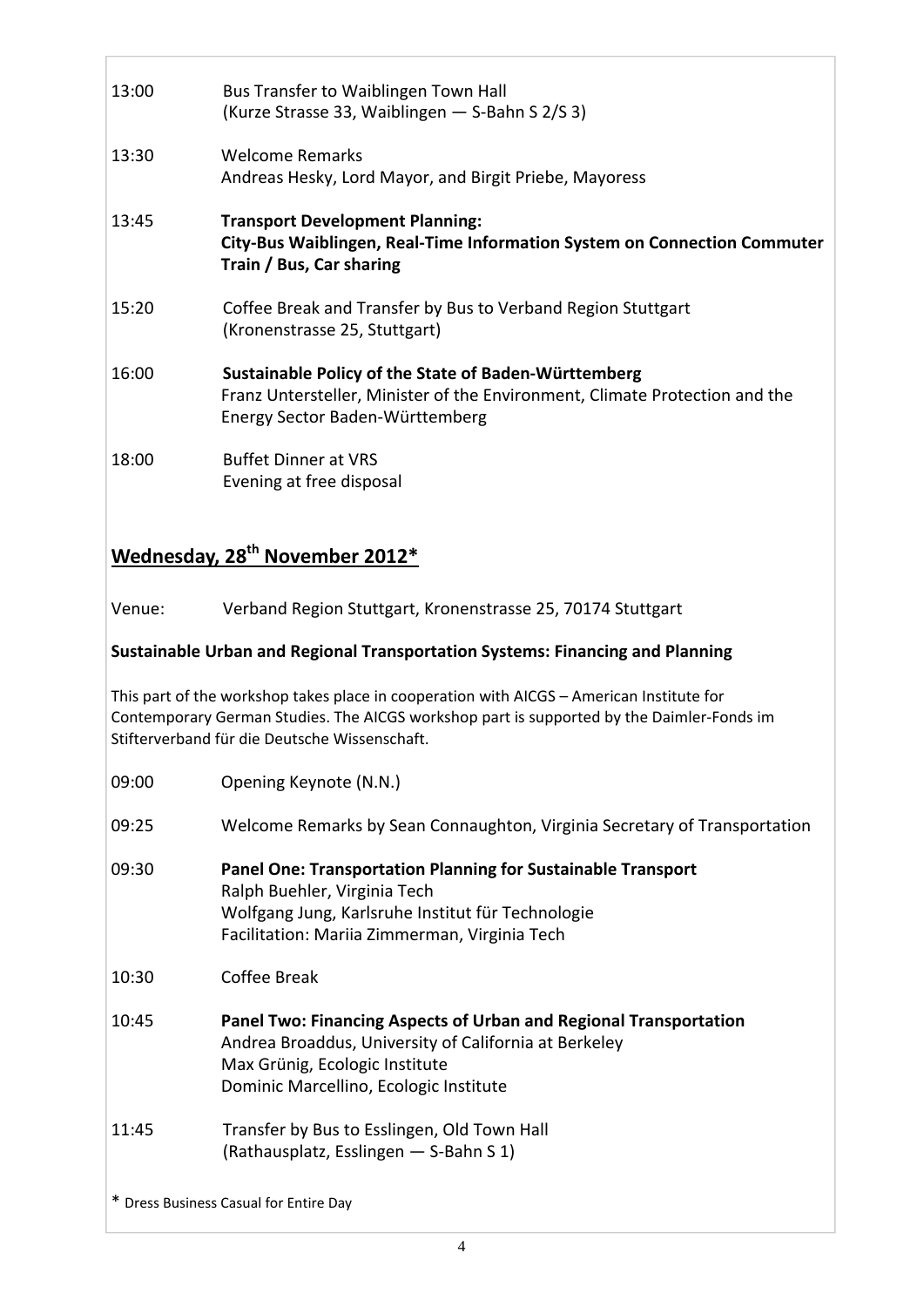| 12:30  | Lunch at the Old Town Hall                                                                                                                                                                                                                                                                                                                                                                                                                                                    |
|--------|-------------------------------------------------------------------------------------------------------------------------------------------------------------------------------------------------------------------------------------------------------------------------------------------------------------------------------------------------------------------------------------------------------------------------------------------------------------------------------|
| 13:00  | Welcome Remarks by Jürgen Zieger, Lord Mayor of Esslingen                                                                                                                                                                                                                                                                                                                                                                                                                     |
| 13:15  | "Sustainable Mobility and Climate Protection in Esslingen"<br>Ulrich Thäsler, Traffic planner, City of Esslingen                                                                                                                                                                                                                                                                                                                                                              |
| 13:40  | Visit of "Energiezentrum Esslingen"<br>Uta Kälber, Department Climate Protection Esslingen                                                                                                                                                                                                                                                                                                                                                                                    |
| 14:00  | Tour of "inem" – Institute for Sustainable Power Engineering and Mobility<br>(Kanalstrasse 33, Esslingen)<br>Ferdinand Panik, Faculty Automotive Engineering,<br>University of Applied Sciences, Esslingen                                                                                                                                                                                                                                                                    |
| 14:30  | Tour of "ECOINN am Campus" - Retrofit, Energy Supply, Certification as<br>Climate Hotel (Kanalstrasse 14-16, Esslingen)<br>Thomas Puchan, Hotelmanager ECOINN, Albrecht Scherfer, Architect                                                                                                                                                                                                                                                                                   |
| Venue: | "Bürgersaal", Old Town Hall (Rathausplatz 1, Esslingen)                                                                                                                                                                                                                                                                                                                                                                                                                       |
| 15:00  |                                                                                                                                                                                                                                                                                                                                                                                                                                                                               |
|        | <b>Coffee Break</b>                                                                                                                                                                                                                                                                                                                                                                                                                                                           |
| 15:30  | Roundtable Discussion: Regional Sustainable Transport in Times of<br><b>Economic Challenges</b><br>Sean Connaughton, Virginia Secretary of Transportation<br>Jennifer McDowell, Transportation Demand Management Coordinator,<br>City of Guelph<br>Nicola zur Nieden, Manager Automotive Issues, Daimler AG<br>Facilitation: Jack Janes, President AICGS<br>AICGS would like to thank the Daimler-Fonds im Stifterverband für die Deutsche Wissenschaft<br>for their support. |
| 16:30  | <b>TUCD Session</b><br>Guelph: Experiences & Examples, Rob Kerr, City of Guelph<br>Preparation of Guelph Workshop and TUCD-Final Report                                                                                                                                                                                                                                                                                                                                       |
| 18:00  | Possibility of Visiting the Christmas Market                                                                                                                                                                                                                                                                                                                                                                                                                                  |
| 19:30  | Dinner at Restaurant "Hirsch & Greif", Strohstrasse 13, Esslingen<br>Meeting NVRC and Regional Assembly, Stuttgart Region<br>Dinner Speakers: Jack Janes, President AICGS<br>Andrea Klöber, Vice Chairwoman VRS<br>AICGS would like to thank the Daimler-Fonds im Stifterverband für die Deutsche Wissenschaft<br>for their support.                                                                                                                                          |